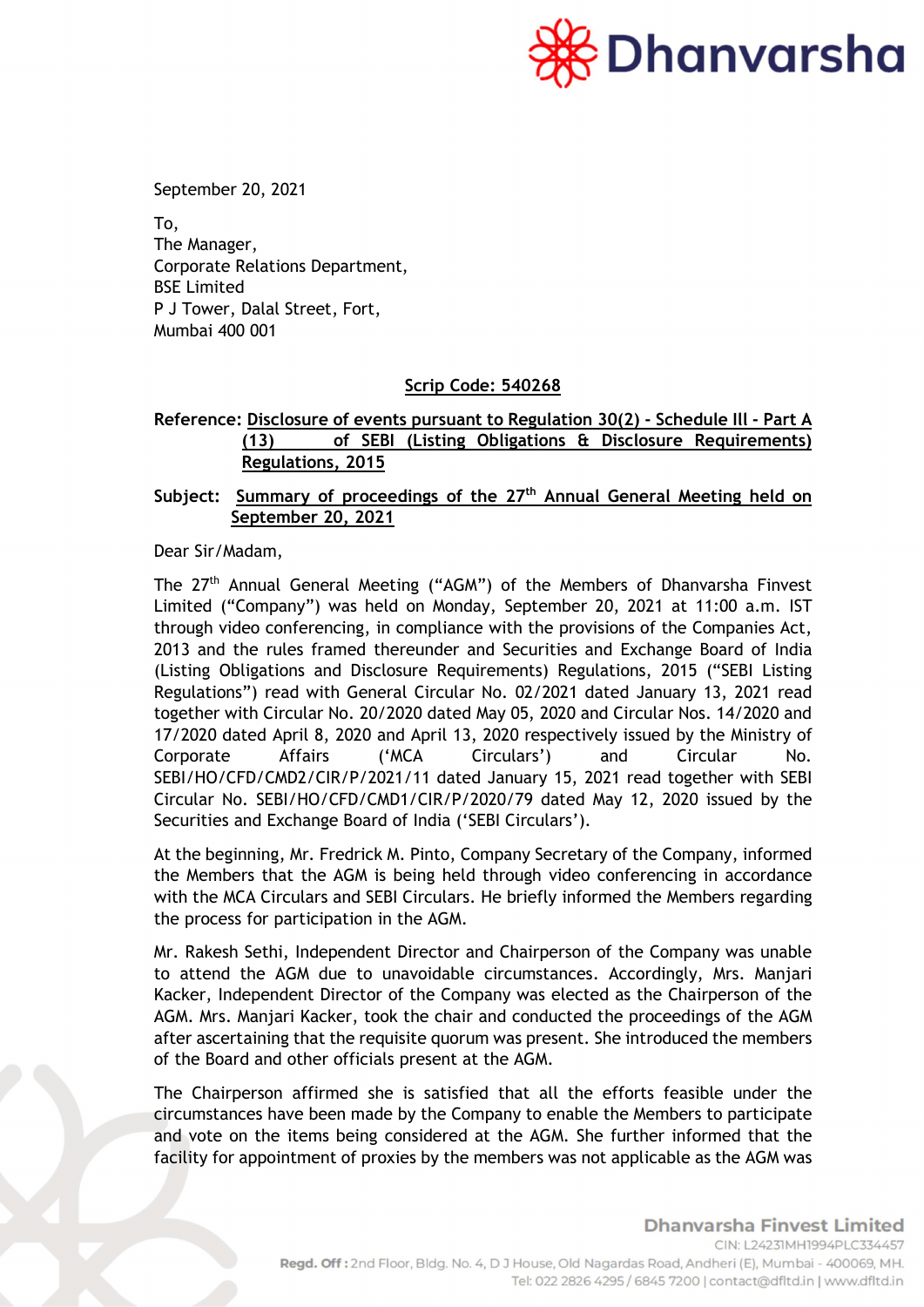

held through video conferencing and hence the proxy register was not available for inspection.

Thereafter, the Chairperson addressed the Members. She spoke about the performance of the Company during the financial year 2020-21, product portfolio of the Company and efforts made by the Company in digitalizing the systems and processes to ensure the business growth.

Thereafter, the Chairperson declared the notice of the  $27<sup>th</sup>$  AGM, copies of the audited financial statements for the year ended March 31, 2021, Board's report and Auditor's report had been sent through electronic mode to those Members whose e-mail addresses had been registered with the Company or depositories. Accordingly, the notice of the AGM and statutory auditor's report were taken as read. It was also informed that the registers as required by the Companies Act, 2013 were available electronically for inspection.

The Chairperson apprised that the Auditors' Report does not have any qualifications, observations or comments on financial transactions or matters which may have any adverse effect on the functioning of the Company. Thereafter, the Chairperson requested the Company Secretary to brief the Members regarding the e-voting arrangements made for the AGM.

Accordingly, the Company Secretary informed the Members that the Company has enabled for the Members to participate at the  $27<sup>th</sup>$  AGM through the video conferencing facility. It was further informed that the Members have been provided with the facility to exercise their right to vote by electronic means, both through remote e-voting and e-voting at the AGM in accordance with the provisions of the Companies Act, 2013 and SEBI Listing Regulations. The Members joining the AGM through video conferencing, who have not already cast their vote by means of remote e-voting, may vote through the e-voting facility at the AGM. Ms. Manisha Maheshwari (ACS No. 30224, CP No. 11031 with the Institute of Company Secretaries of India), Partner of M/s. Bhandari & Associates, Practicing Company Secretaries, has been appointed as the Scrutinizer to report on the combined voting results of remote e-voting and the e-voting at the AGM for each of the items as per the notice of the AGM.

He further informed the Members that as all the resolutions set out in notice of AGM have already been put to vote through e-voting, the resolutions need not be proposed or seconded by the Members at the AGM.

The Company Secretary instructed that the e-voting window shall remain open for another 15 minutes after the conclusion of the AGM and requested the Members who have not already casted their vote through remote e-voting, to vote through e-voting system within the said time.

The following items of business as per the Notice of  $27<sup>th</sup>$  AGM were transacted:

#### **Ordinary Business**

1. To receive, consider and adopt (a) the audited standalone financial statement(s) of the Company for the financial year ended March 31, 2021, together with the reports of the Board of Directors and Auditors thereon and (b) the audited consolidated financial statement(s) of the Company for the financial year ended March 31, 2021, together with Auditors report thereon;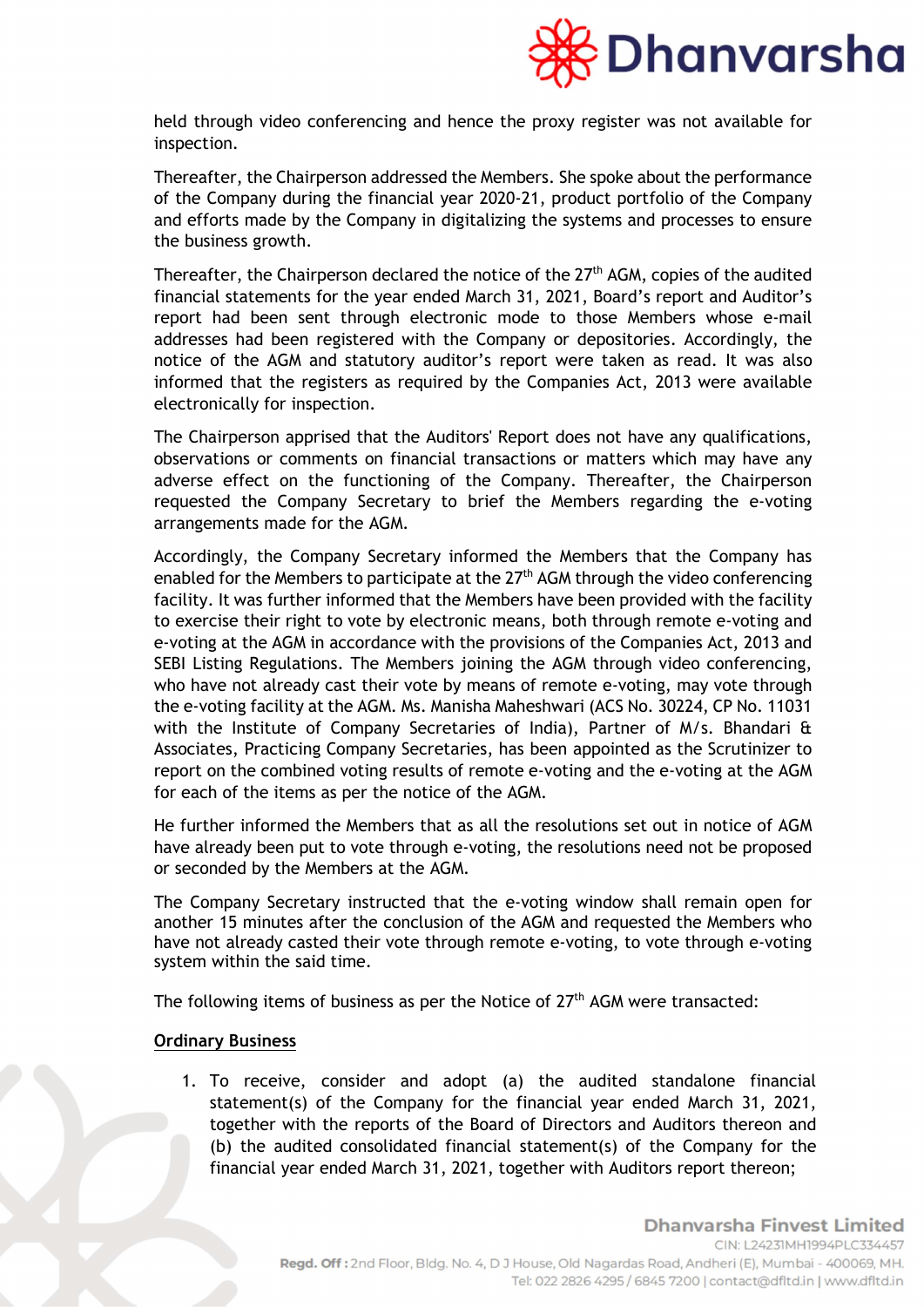

- 2. To declare a final dividend of Re. 0.05/- per equity share, for the year ended March 31, 2021;
- 3. To appoint a Director in place of Mr. Karan Neale Desai (DIN: 05285546), who retires by rotation and being eligible, offers himself for re-appointment;
- 4. To approve, confirm and ratify the appointment of  $M/s$ . Bansal Bansal & Co., Chartered Accountants, Mumbai as Statutory Auditors of the Company, to fill the casual vacancy caused due to resignation of M/s. Haribhakti & Co. LLP, Chartered Accountants, the erstwhile statutory auditors of the Company;
- 5. To appoint M/s. Bansal Bansal & Co., Chartered Accountants, Mumbai, as Statutory Auditors of the Company from the conclusion of this AGM till the conclusion of the  $30<sup>th</sup>$  AGM and fix their remuneration;

#### Special Business

- 6. To approve the appointment of Mrs. Minaxi Mehta (DIN: 03050609) as a Director of the Company with effect from June 10, 2021;
- 7. To approve the appointment of Mr. Atwood Porter Collins (DIN: 09239511) as a Director of the Company with effect from July 31, 2021;
- 8. To approve, the re-appointment of Mr. Karan Neale Desai (DIN:05285546), as Joint Managing Director of the Company for a term of 3 (three) years with effect from August 11, 2021, and remuneration payable to him;
- 9. To approve material related party transactions with Wilson Holdings Private Limited, Holding Company of the Company;
- 10. To approve sub-division of equity shares of the Company;
- 11. To approve alteration of Capital Clause in Memorandum of Association of the Company; and
- 12.To approve alteration in Articles of Association of the Company.

Thereafter, the Chairperson invited the Members who had registered themselves as speakers to ask questions or express their views. The Members who had registered as speakers, expressed their views and raised few questions. Clarifications were provided to the queries raised by the Members.

The Chairperson informed the Members that the e-voting results along with consolidated Scrutinizer's Report shall be filed with the stock exchange within two working days of the conclusion of AGM on receipt of the Scrutinizer's report and also be placed on the website of the Company. It was also informed that the recorded transcript will also be made available on the Company's website as soon as possible.